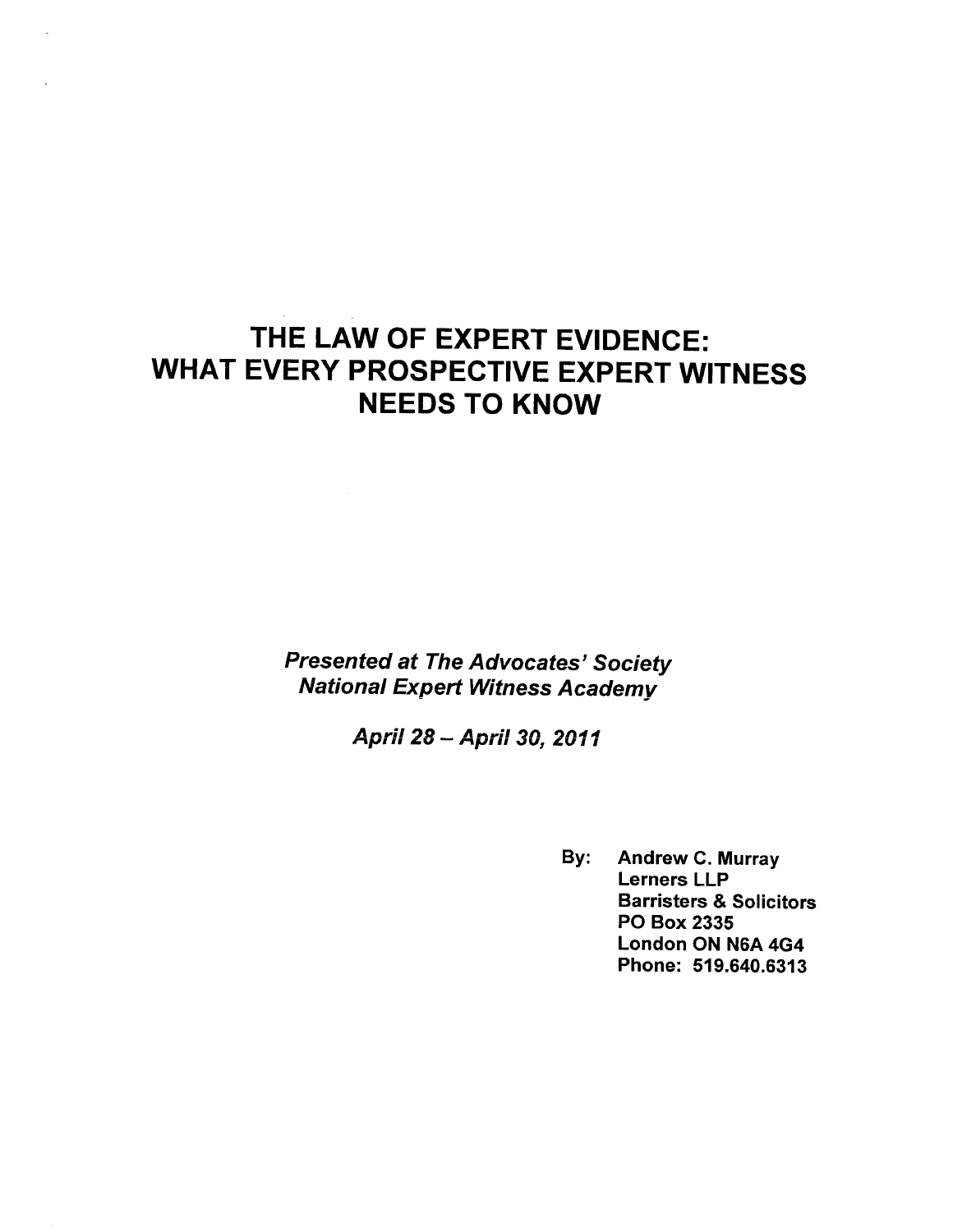# INDEX

| <b>Topic</b><br>Page |  |
|----------------------|--|
|                      |  |
|                      |  |
|                      |  |
|                      |  |
|                      |  |
|                      |  |
|                      |  |
|                      |  |
|                      |  |
|                      |  |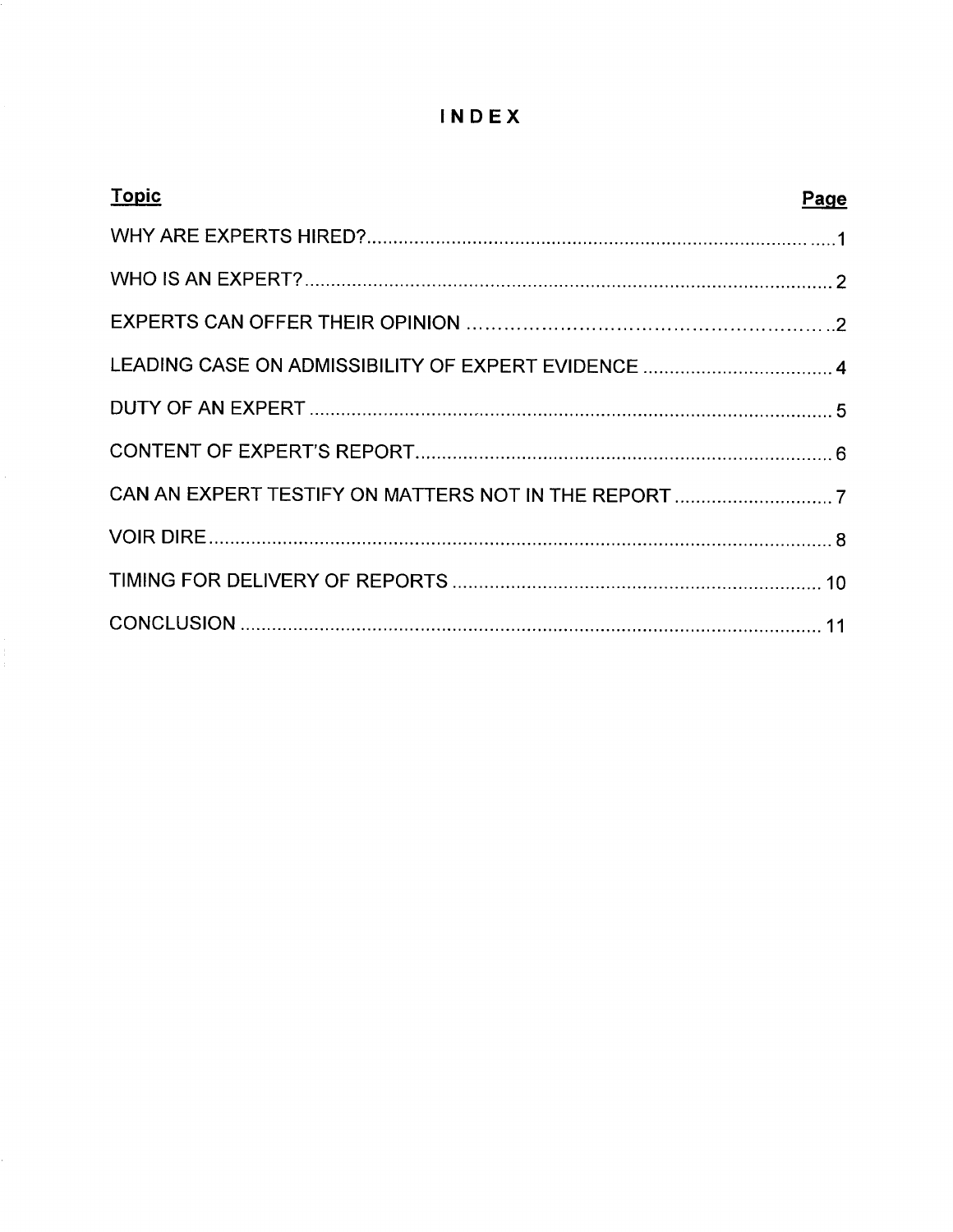# WHY ARE EXPERTS HIRED?

There are at least seven good reasons to hire an expert that have nothing to do with that expert actually producing a written report and testifying in court<sup>1</sup>. The role of the expert in this context is in a consultative capacity, rather than testimonial capacity:

- $1<sub>1</sub>$ Providing the lawyer with an understanding of what was being asserted by the other party.
- $2.$ Obtaining the expert's assessment of the validity and strength of the opinion being asserted.
- Giving an assessment of the evidence available to rebut the opinion of the  $3_{-}$  $S_{\text{r},\text{m},g}$  and  $S_{\text{r},g}$
- $\overline{4}$ . Obtaining expert knowledge and advice to test the qualifications and testimony of the plaintiff's expert.
- 5. Assisting and putting together a defence.
- $6.$ Assisting and developing questions to ask the other expert.
- $7<sub>1</sub>$ Assisting in determining what other evidence might be required in the case.

In all of that, of course, is also the possibility that the expert may prepare a report, in anticipation that oral evidence from the expert will be introduced as evidence at trial.

This paper, and the National Expert Witness Academy lectures and workshops, focus on experts who will be giving evidence, but it is worth noting that there are certainly other roles for an expert to play.

<sup>1</sup> see Hagblom v. Henderson, 2003 SK C.A. 40, CanLii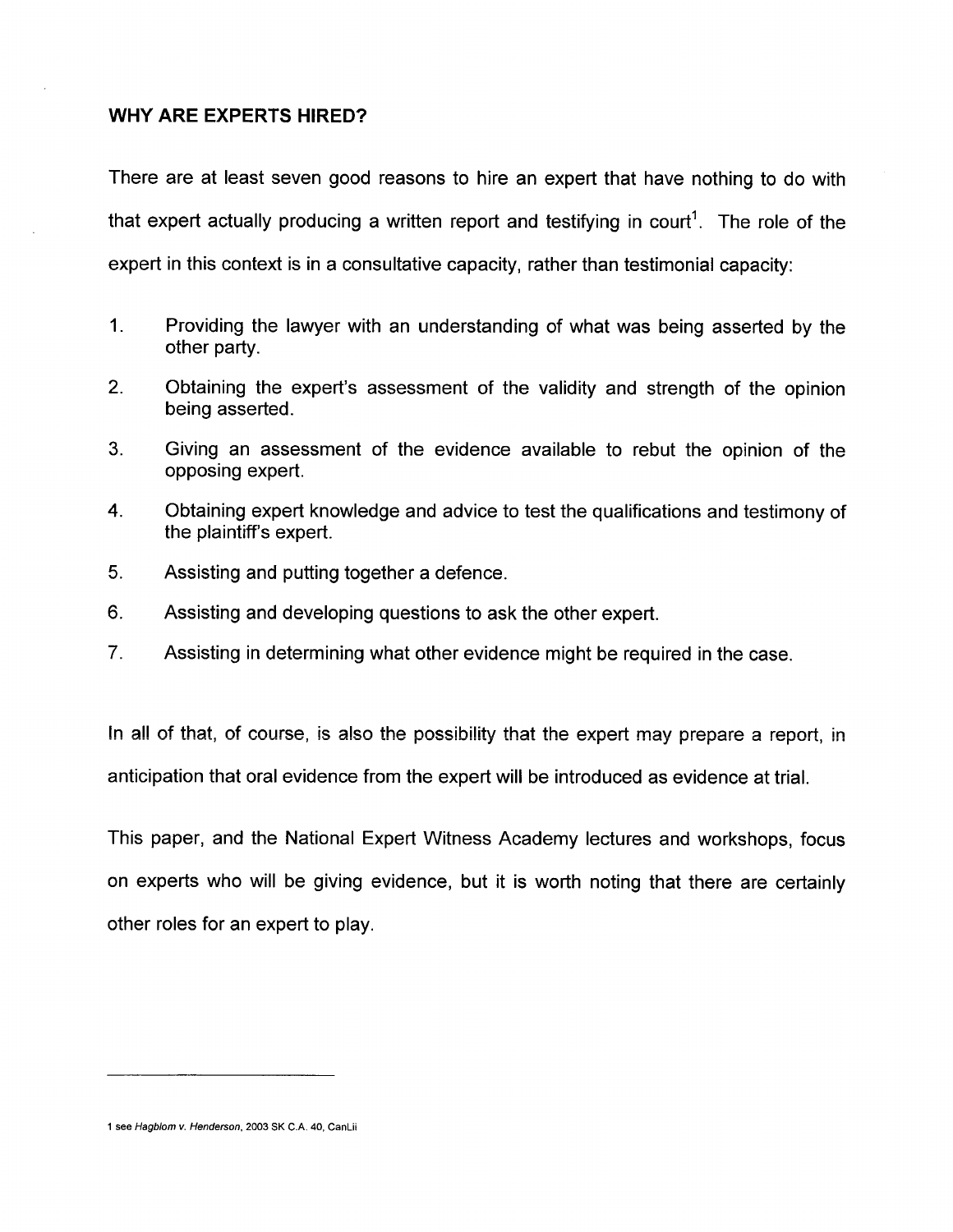# WHO IS AN EXPERT? <sup>2</sup>

An expert is someone who, by experience, has acquired special or peculiar knowledge of the subject about which he undertakes to testify, whether such knowledge has been acquired by study, scientific works, or simply by practical observation.<sup>3</sup> An expert does not need to have a PhD or P.Eng. before or after her name. The only real consideration is whether the person has specialized knowledge beyond the normal understanding and experience of the judge or jury. An expert could literally be a "rocket scientist", if the case required that type of expertise, or it could be a grizzled old trapper with a Grade 6 education, if the case needed that kind of expertise.

# EXPERTS CAN OFFER THEIR OPINION

An expert, once qualified as such, may draw inferences and state his opinion. This is very different from any other type of witness, who may only testify as to what she saw, heard, smelled, felt, or tasted.<sup>4</sup>

An expert's function to provide the judge and jury (or arbitrator) with a ready-made inference which the judge and jury, due to the technical nature of the facts, cannot formulate without the expert's opinion. An expert's opinion is admissible to furnish the court with the scientific information which is likely to be outside the experience and knowledge of a judge or jury. If on the proven facts a judge or jury can form their own

<sup>2</sup> This portion of my paper is largely a reprint of an earlier paper that I prepared for an April 2010 conference hosted by the Canadian Defence Lawyers. 3 Rice v. Socket (1912), 27 O.L.R. 410 (C.A.)

<sup>4</sup> See R. v. Graat (1980), 116 D.L.R. (3d) 143 (Ont. C.A.) for a discussion about the rare set of circumstances where a lay witness may give his opinion because it does not call for special knowledge, ie. estimates of time, size and distance, matters as to the identity or condition of a person such as a state of intoxication.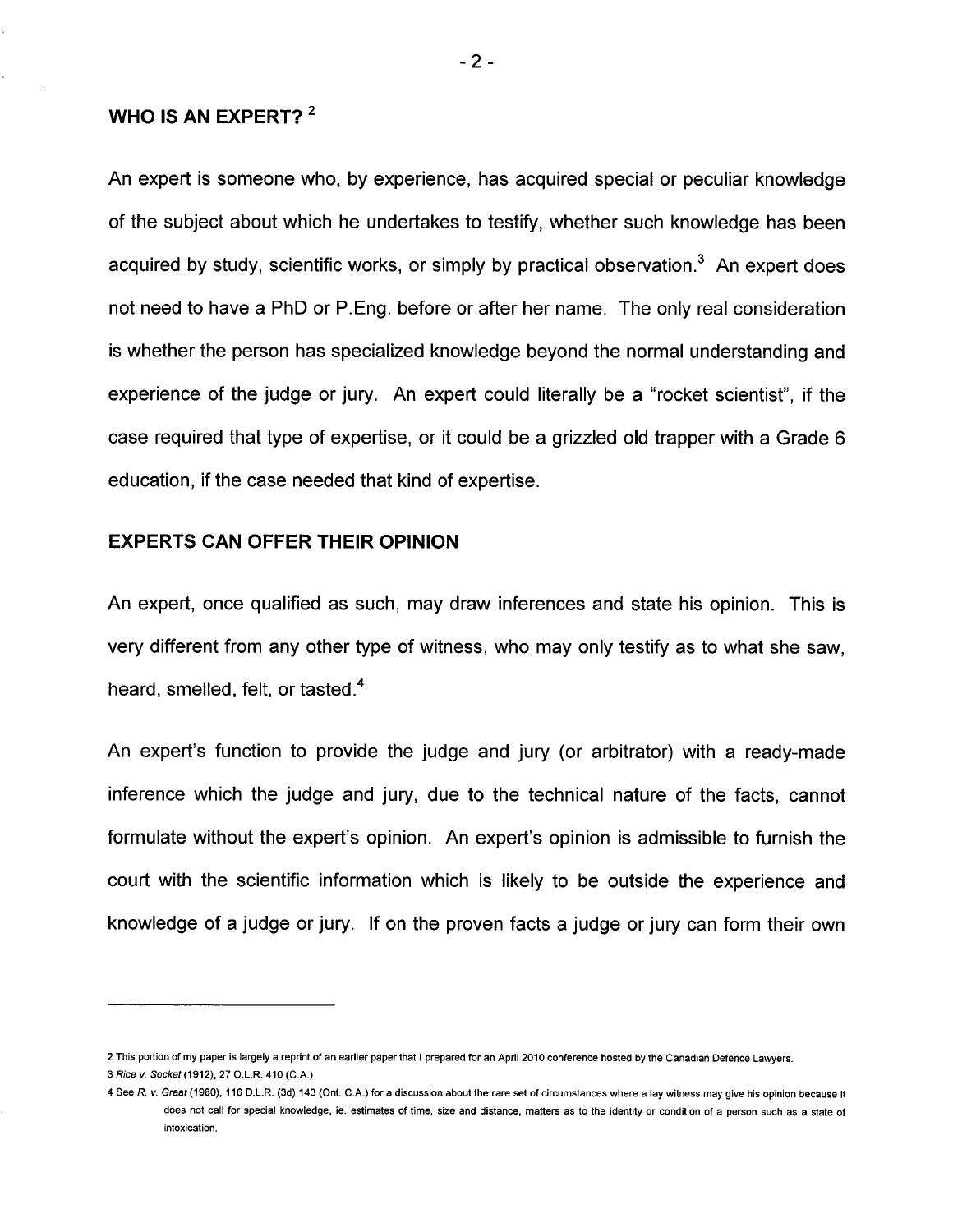conclusions without help, then the opinion of the expert is unnecessary and will be excluded. $5$ 

An expert witness, like any other witness, may testify as to the veracity of facts of which he has first-hand experience, but this is not the main purpose of his or her testimony. An expert is there to give an opinion, and the opinion, more often than not, will be based on second-hand evidence.<sup>6</sup>

Opinion evidence is generally excluded because it is a fundamental principle of our system of justice that it is up to the trier of fact to draw inferences from the evidence, and to form his or her own opinions on the issues in the case. Only when the trier of fact is unable to reach a conclusion without help does the exception to the opinion rule come into play, and an expert's opinion evidence may be admitted into evidence at trial.

The line between "fact" and "opinion" must always be kept clearly in mind. A witness who happens to be an expert in a particular field may be called simply to give evidence on the facts that he or she observed, without offering any opinion based on those facts. To that extent, and if otherwise admissible, this evidence is not subject to the opinion rule. This type of interaction is commonly seen in a court where, for example, a treating physician is called to describe the injuries that he or she observed on a patient, without offering any opinion on the matter. For example, the blood pressure was 150/110, pulse was 98, eyes were bloodshot, complexion ruddy, and respiration was elevated. It is only when a witness purports to give an opinion on certain facts that the opinion rule

 $-3-$ 

<sup>5</sup> R. Turner(1974), 60 CR. APP. R. 80, at page 83

<sup>6</sup> Per Dixon J. in R. v. Abbey (1982), 138 D.L.R. (3d) 217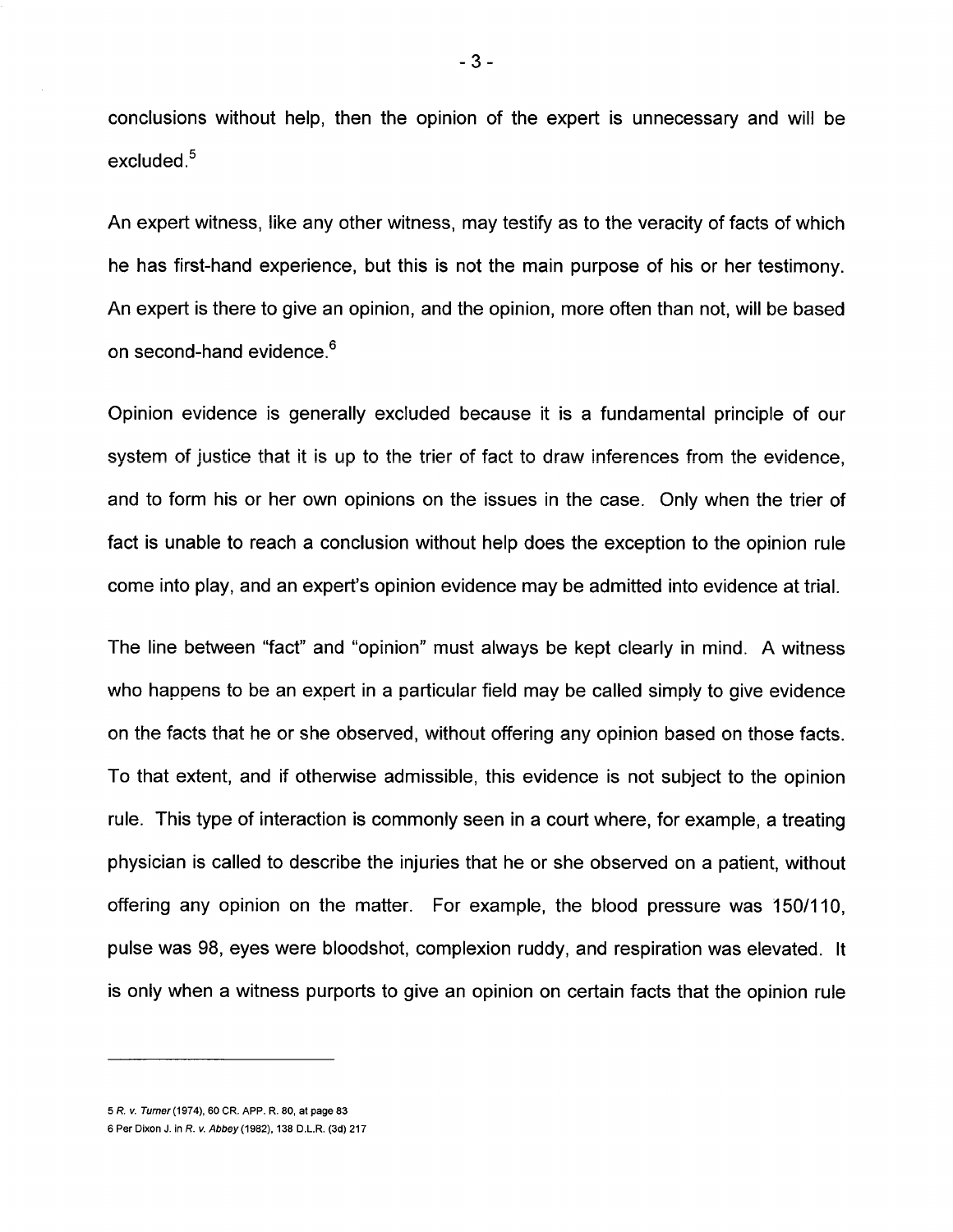comes into play, if then, for example, the treating physician goes on to say that this is usual or unusual, or that it represents the indicia of a certain medical condition.

### LEADING CASE ON ADMISSIBILITY OF EXPERT EVIDENCE

The unanimous decision of the Supreme Court of Canada in R. v. Mohan<sup>7</sup>, a criminal case, remains the leading case for both criminal and civil cases on the admissibility of expert evidence. It clarified that the admission of expert evidence depends on the application of the following four criteria:

1. Relevance;

- 2. Necessity in assisting the trier of fact;
- 3. The absence of any exclusionary rule; and
- 4. A properly qualified expert.

Case after case, all across Canada, has applied the four-part test in Mohan to determine whether or not expert evidence should be permitted. If evidence is relevant but not necessary, then the court will decline to admit the evidence. The evidence could come from a properly qualified expert and be both relevant and necessary, but might be excluded because of a rule of evidence (say, for example, being entirely founded on hearsay evidence that cannot be otherwise supported, in which case the evidence won't be admitted). The evidence could be relevant and necessary and not subject to any exclusionary rule but won't be admitted if the individual who proposes to give the evidence is not a properly qualified expert, meaning that, unless the witness possesses special expertise, he may not share his or her opinions with the court.

7 (1994), 89 C.C.C. (3d) 402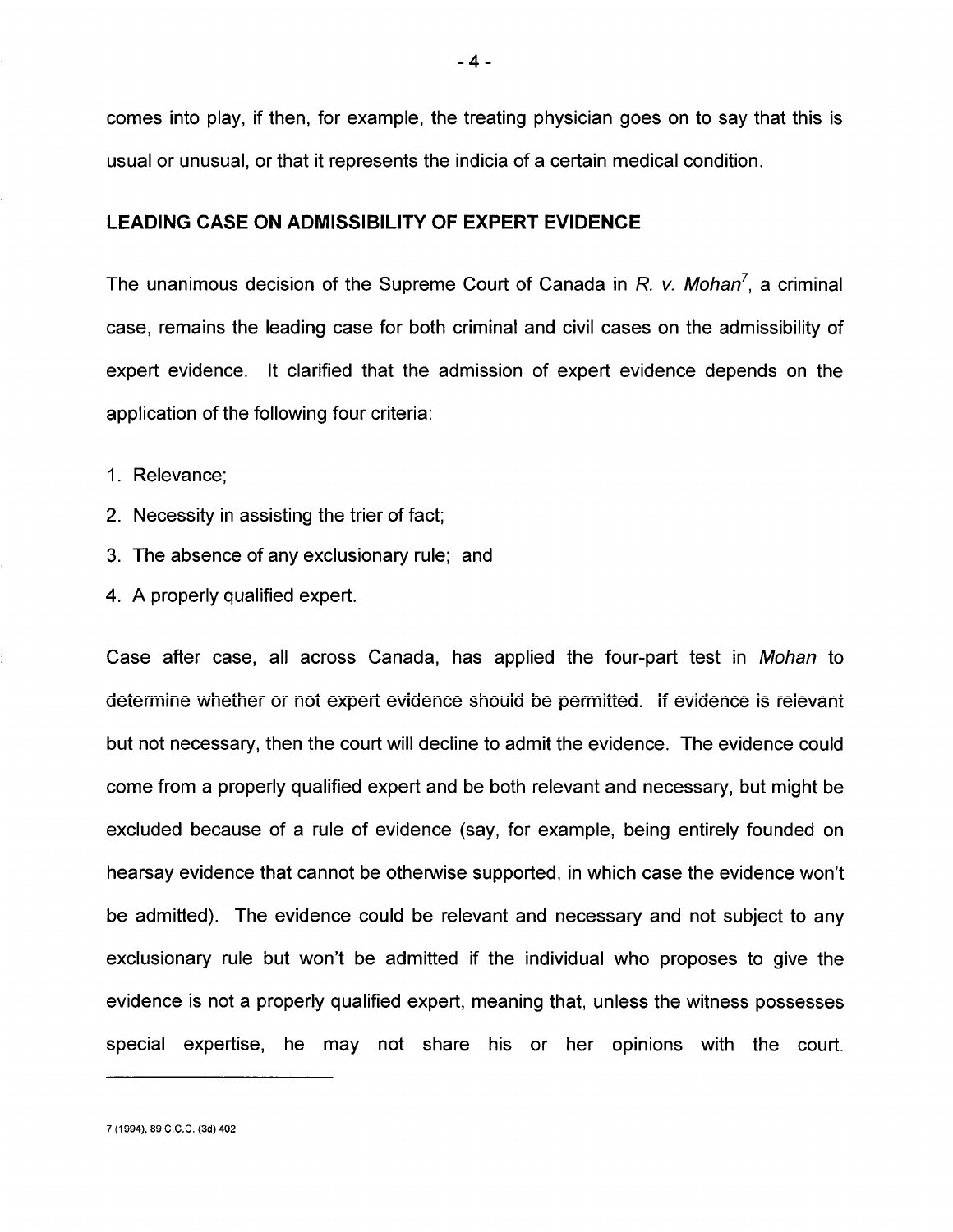### DUTY OF AN EXPERT

The Ontario Court of Appeal has emphasized that experts are expected to be neutral and objective when giving their opinion. $<sup>8</sup>$  The testimony of an expert is meant to assist</sup> the court, not to bolster the theory of the case presented by one of the two sides. The court does not want to see a "hired gun", but rather a helpful, independent witness.

Effective January 1, 2010, a series of amendments to the Rules of Civil Procedure (which outlines the procedural protocols by which parties involved in litigation must govern themselves) came into effect.

Rule 4.01 codifies what was already expressed in the case law; it is the duty of every expert engaged by or on behalf of a party:

- 1. to provide opinion evidence that is fair, objective, and non-partisan;
- $2.$ to provide opinion evidence that is related only to matters that are within the expert's area of expertise; and
- 3. to provide such additional assistance as the court may reasonably require to determine a matter in issue.

This duty prevails over any obligation owed by the expert to the party by whom or on whose behalf he or she is engaged.

The duty of an expert is reinforced by a new court form which has been created, Form 53, which is an Acknowledgement of an Expert's Duty. Form 53 must now be attached

<sup>8</sup> See Conceicao Farms v. Zeneca Corp. (2006), 82 O.R. (3d) 299; Conceicao Farms v. Zeneca Corp. (2006), 83 O.R. (3d) 792, as just one of many such examples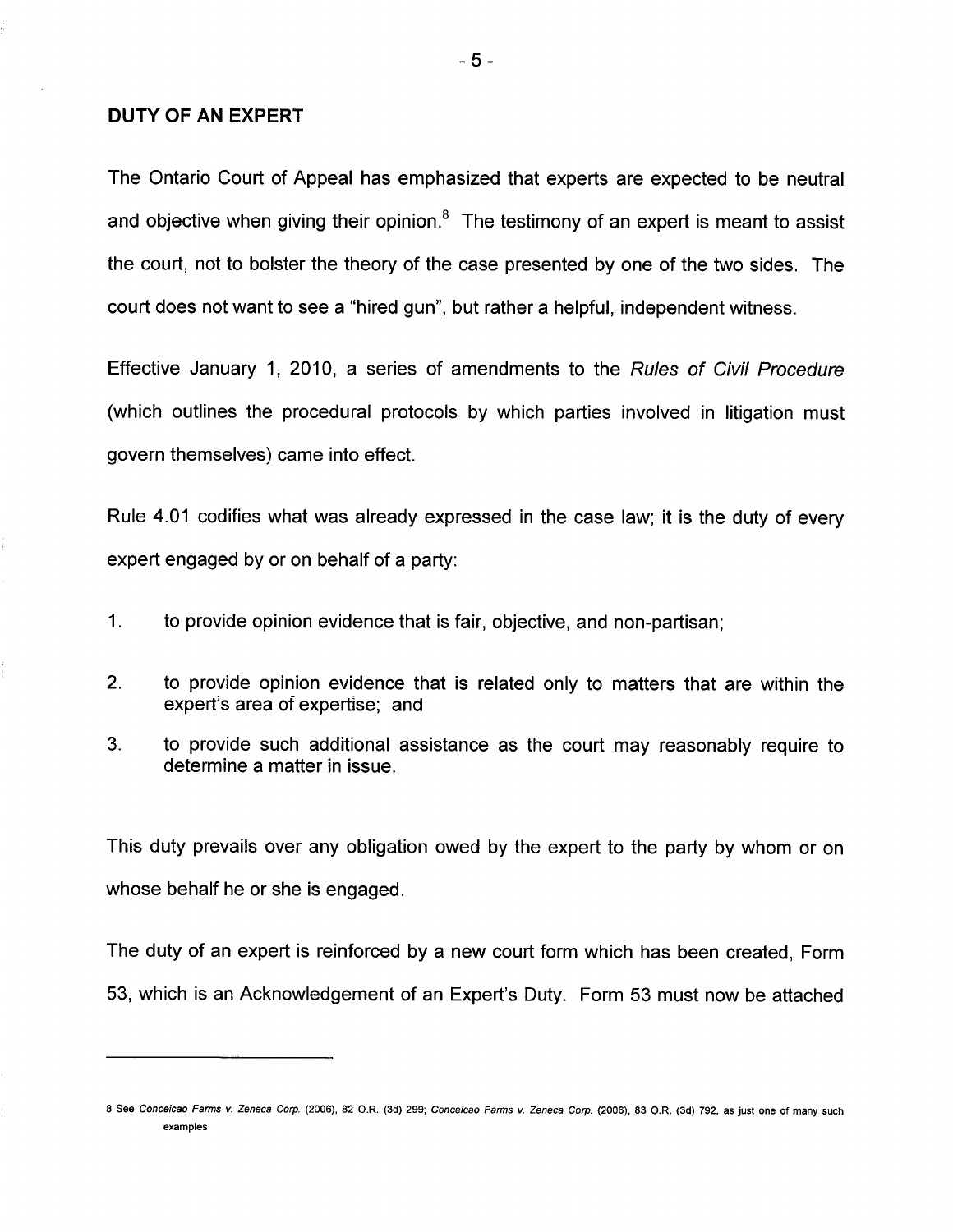to any report signed by an expert who is intended to be called as an expert at trial. Form 53 is attached to this paper at Tab A.

# CONTENT OF EXPERT'S REPORT

Rule 53 of the Rules of Civil Procedure provides that an expert report shall contain the following information:

- 1. The expert's name, address, and area of expertise.
- $2<sup>1</sup>$ The expert's qualifications and employment, and educational experiences in his or her area of expertise (which is likely satisfied by having the expert attach his or her Curriculum Vitae to the report, if the information is not contained in the body of the report directly).
- 3. The instructions provided to the expert in relation to the proceeding.
- The nature of the opinion being sought, and each issue in the proceeding to 4. which the opinion relates.
- $5<sub>1</sub>$ The expert's opinion respecting each issue, and, where there is a range of opinions given, a summary of the range and the reasons for the expert's own opinion within that range.
- 6. The expert's reasons for his or her opinion, including:
	- (a) a description of the factual assumptions on which the opinion is based;
	- (b) a description of any research conducted by the expert that led him or her to form the opinion;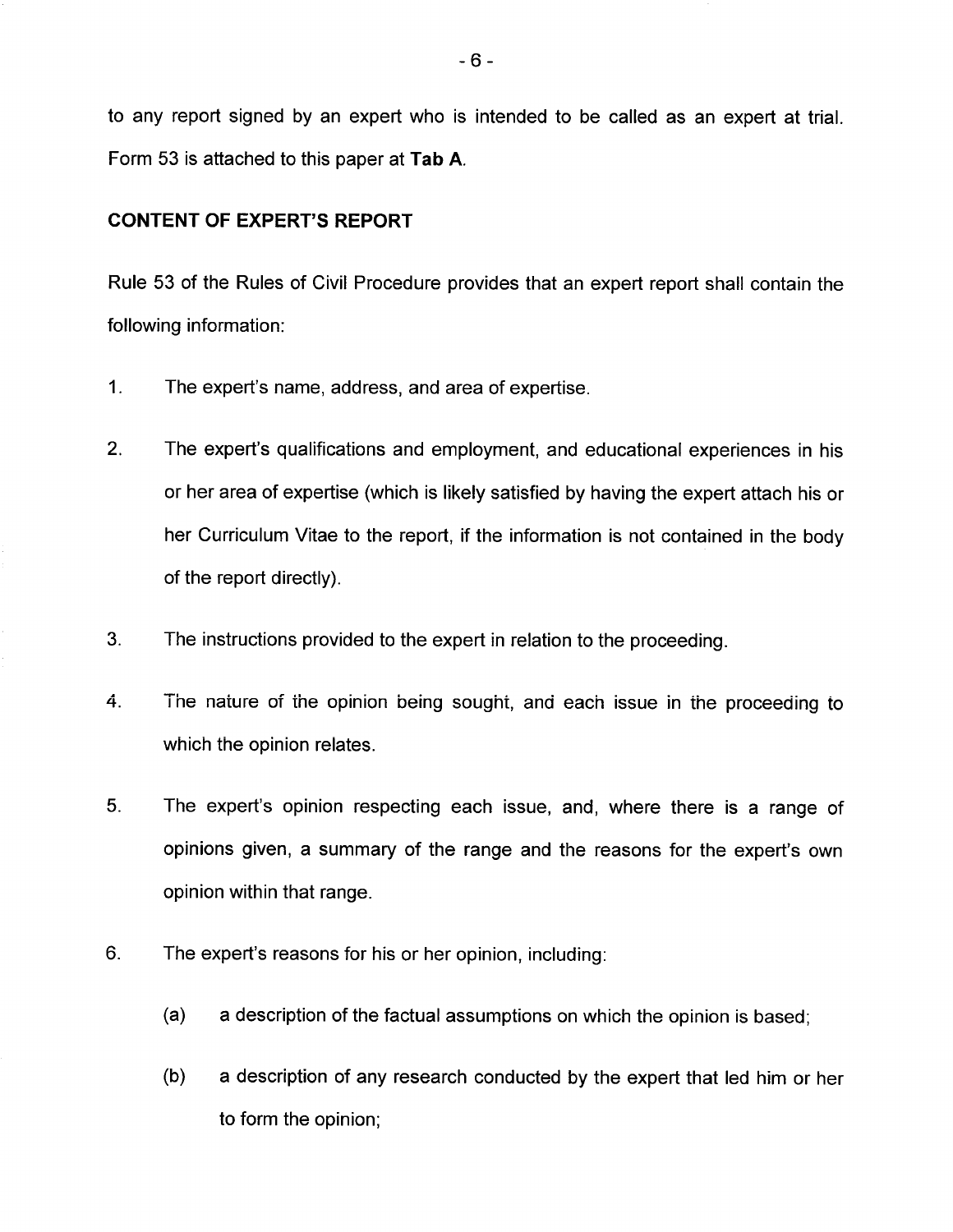- $\langle \circ \rangle$  a list of every document if any relied on by the expert informing the opinion.
- $7<sub>1</sub>$ As mentioned above, an acknowledgement of the expert's duty, Form 53, signed by the expert.

A sample template/checklist that ensures compliance with the amended Rule 53 is attached to this paper at Tab B. This is but one of my templates, but it should at least serve as a starting point.

# CAN AN EXPERT TESTIFY ON MATTERS NOT RAISED IN THE REPORT?

While the decision is ten years old now, lawyers continue to be governed by the Ontario Court of Appeal's decision in Marchand v. The Public General Hospital Society of Chatham $9$ , which clarified,

Rule 53.03 governs expert opinion evidence and provides that a party who intends to call an expert witness at trial shall.., serve on every other party to the action a report, signed by the expert, setting out his or her name, address, and qualifications, and substance of his or her proposed testimony. No expert witness may testify, except with leave of the trial judge, unless this rule has been complied with.

The Court of Appeal held that the "substance requirement" of Rule 53.03 must be determined in light of the purpose of the rule, which is to facilitate orderly trial preparation by providing opposing parties with adequate notice of opinion evidence to be adduced at trial. Keep in mind that, when Marchand was decided, Rule 53 provided that the expert's report must be served on opposing counsel not less than ten days

<sup>9</sup> Marchand v. The Public General Hospital Society of Chatham, 2000 CanLii 16946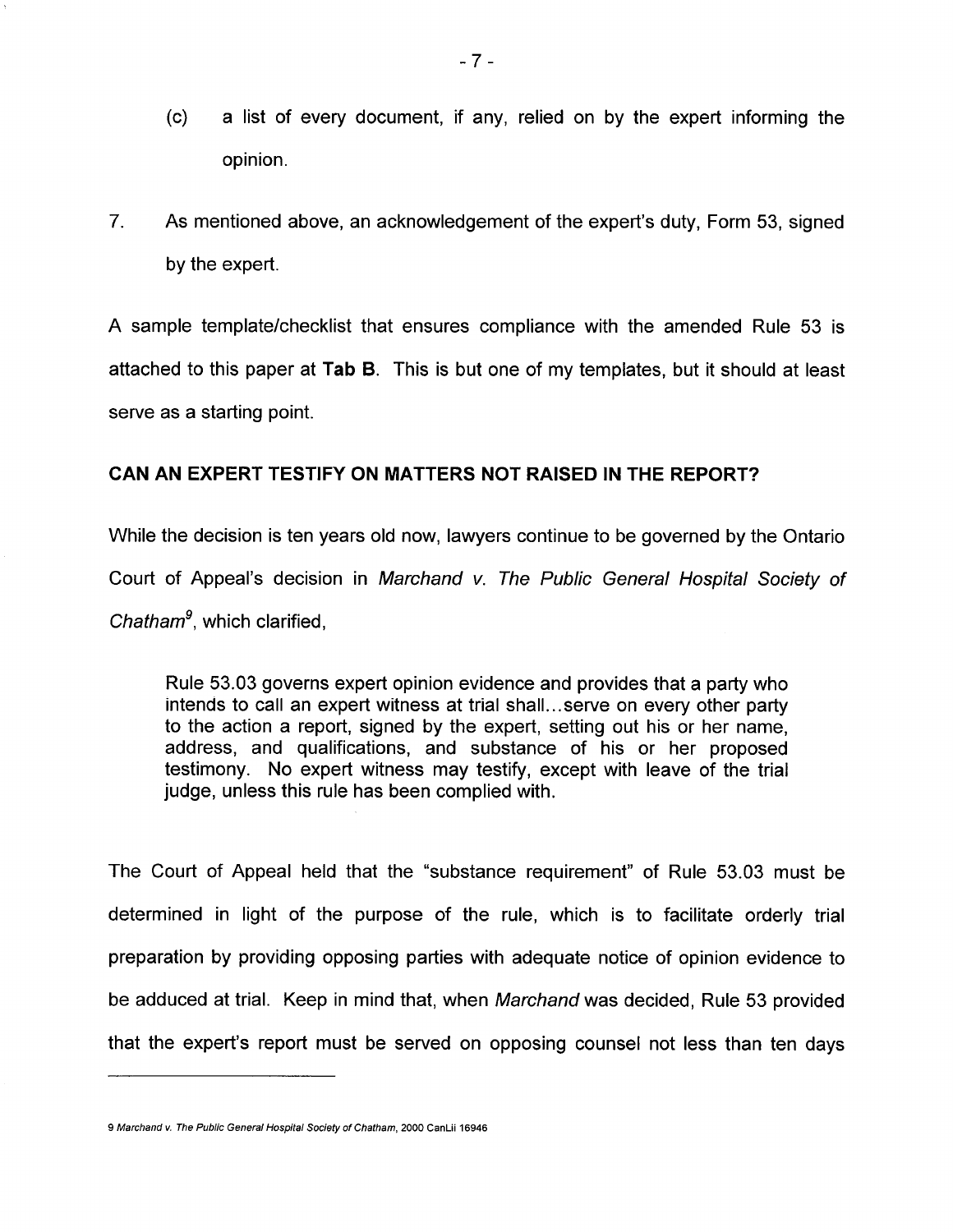before the commencement of trial. Since then, we went to a system where the expert's report must be served 90 days before trial, and have now embarked on a system, effective January 1, 2010, where the expert's report must be served at least 90 days before the pre-trial. The desire to prevent a party from being ambushed has only strengthened in the decade since Marchand was decided.

As stated by the Court of Appeal:

...an expert report cannot merely state a conclusion. The report must set out the expert's opinion, and the basis for that opinion. Further, while testifying, an expert may explain and amplify what is in his or her report, but only on matters that are "latent in" or "touched on" by the report. An expert may not testify about matters that open up a new field not mentioned in the report. The trial judge must be afforded a certain amount of discretion in applying Rule 53.03 with a view to ensuring that a party is not unfairly taken by surprise by expert evidence on a point that would not have been anticipated from a reading of an expert's report.

### VOIR DIRE

A voir dire is essentially a hearing within the trial to determine the admissibility of evidence or the competency of a witness to give certain evidence. As it relates to an expert witness, the voir dire pertains to the determination that an expert is in fact qualified to offer an opinion on a particular subject matter, and determines, with precision, the area of expertise for which the expert has been tendered. As the expert, you can think of the voir dire as the procedural step where your qualifications are either accept or rejected by the court and you are permitted or refused permission to offer your opinion.

The party who intends to call someone as an expert witness leads evidence from that individual in the witness box, and would typically walk the expert through his or her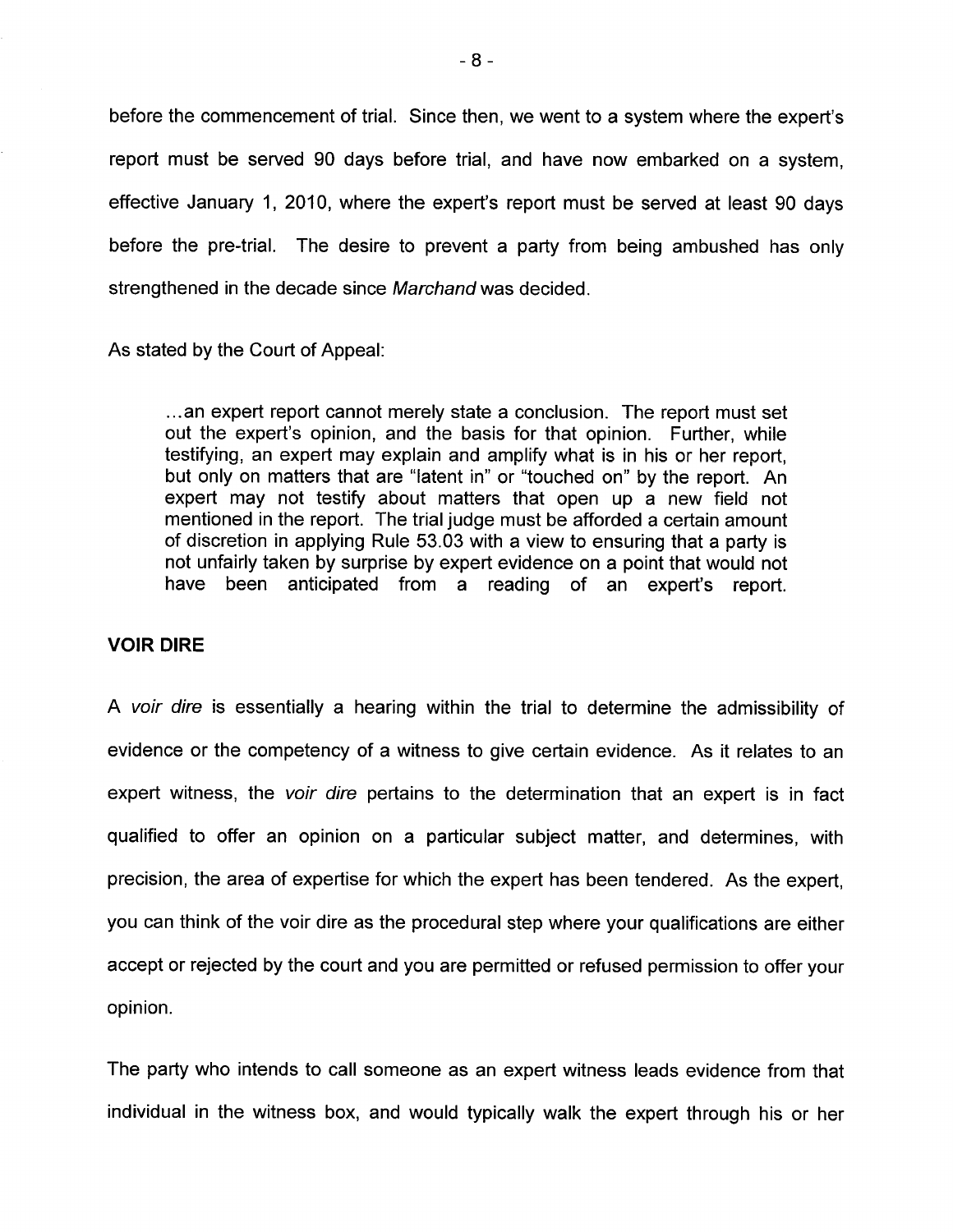curriculum vitae, focussing on all of the areas of relevance that would suggest that the individual has an expertise that would be beneficial to the court.

The following types of evidence would typically be led by the party wishing to call the individual as an expert.

- professional qualifications
- publications (gross number and particular topics of interest)
- experience
- any relevant teaching
- who taught the expert, ie. any famous people in the field
- research
- the number of times previously qualified to give opinion evidence

The lawyer should know ahead of time, and should map out with the expert, the precise areas of expertise where it is wished for the expert to be qualified to testify. At the end of the examination-in-chief as to qualifications, the lawyer who engaged should offer you to the court as an expert witness qualified to give an opinion within your specific area of expertise. The lawyer would then sit down and the lawyer for the other party in the lawsuit would have an opportunity to cross-examine you, perhaps in an effort to narrow or eliminate your testimony.

Many times, the opposing counsel will recognize that the individual is going to be accepted as a witness and will not challenge the qualifications. There may be times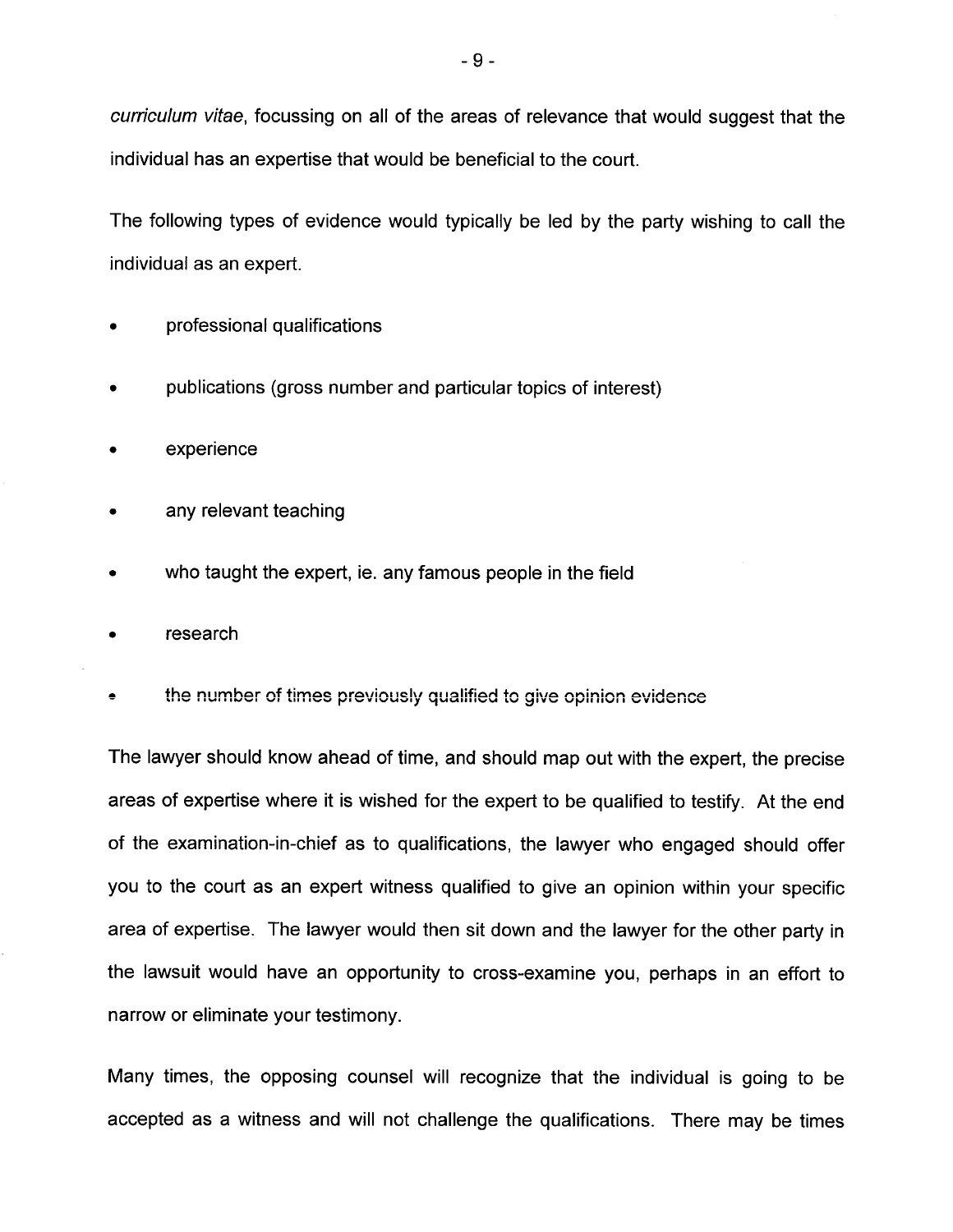where the area of expertise is narrowed down through the cross-examination process, and there are times when an expert witness is disqualified completely because that individual lacks expertise, say, for example, because the area is novel or "junk science", or where some of the other factors in  $R$ .  $v$ . Mohan, discussed above, apply.

Consequently, if you are acting as an expert witness for the first time, or have not been challenged on your expertise in the past, do not be surprised that your testimony could be excluded in its entirety, depending on what it is that the party who retains you hopes to have you say vis a vis your expertise.

## TIMING FOR DELIVERY OF REPORTS

As a practice point, it is helpful for you to understand that the lawyers who hire you are themselves governed by rules concerning the appropriate timing for the delivery of an expert report.

Previously, if an expert is to be used as an expert witness in a proceeding, he or she was obliged to deliver a written report to be served on all parties no less than 10 days before the date of the trial. Rule 53.03 has now been amended to provide that, if a party intends to call an expert witness at trial, the expert report must be delivered not less than 90 days before the pretrial conference. Unfortunately, as an expert, you may well have a very short timeline thrust upon you by the party who seeks to engage you. A report that is not delivered in a timely way may not allow that witness to testify.

You may also be asked to respond to a report delivered by an opposing expert and may have to prepare your own written response, again, with a very short time line.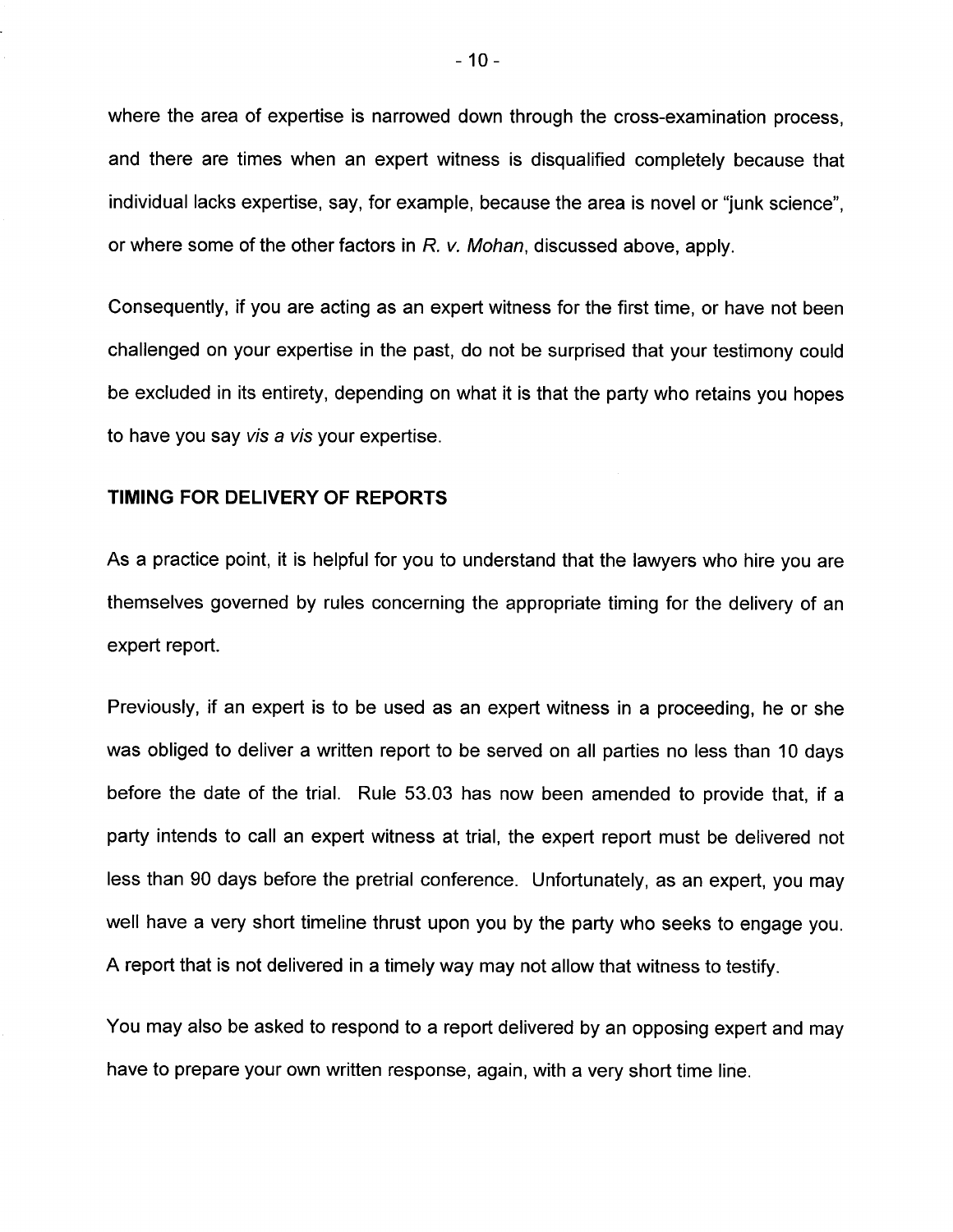### **CONCLUSION**

Expert witnesses occupy a position of privilege in our legal system. With that privilege comes the corresponding obligation and responsibility to be fair, neutral, and to comply with the various rules concerning the contents of a report. You must do what is right, not what is easy, and may at times need to be very candid with the lawyer engaging your services that your opinion does not accord with his or her view of the case.

Being an expert witness goes far beyond the preparation of a written report. If you are interested in being consulted as an expert, but do not want to be asked to testify, my advice is that you decline the engagement up front. You cannot be an expert without also having the conviction to stand up in court and explain your opinion and answer the questions from opposing counsel who seeks to challenge your opinion. The fact that you are participating in this National Expert Witness Academy suggests that you are indeed serious about all aspects of the role of experts - including the need to testify  $$ and will no doubt leave with you a much clearer understanding of expert evidence.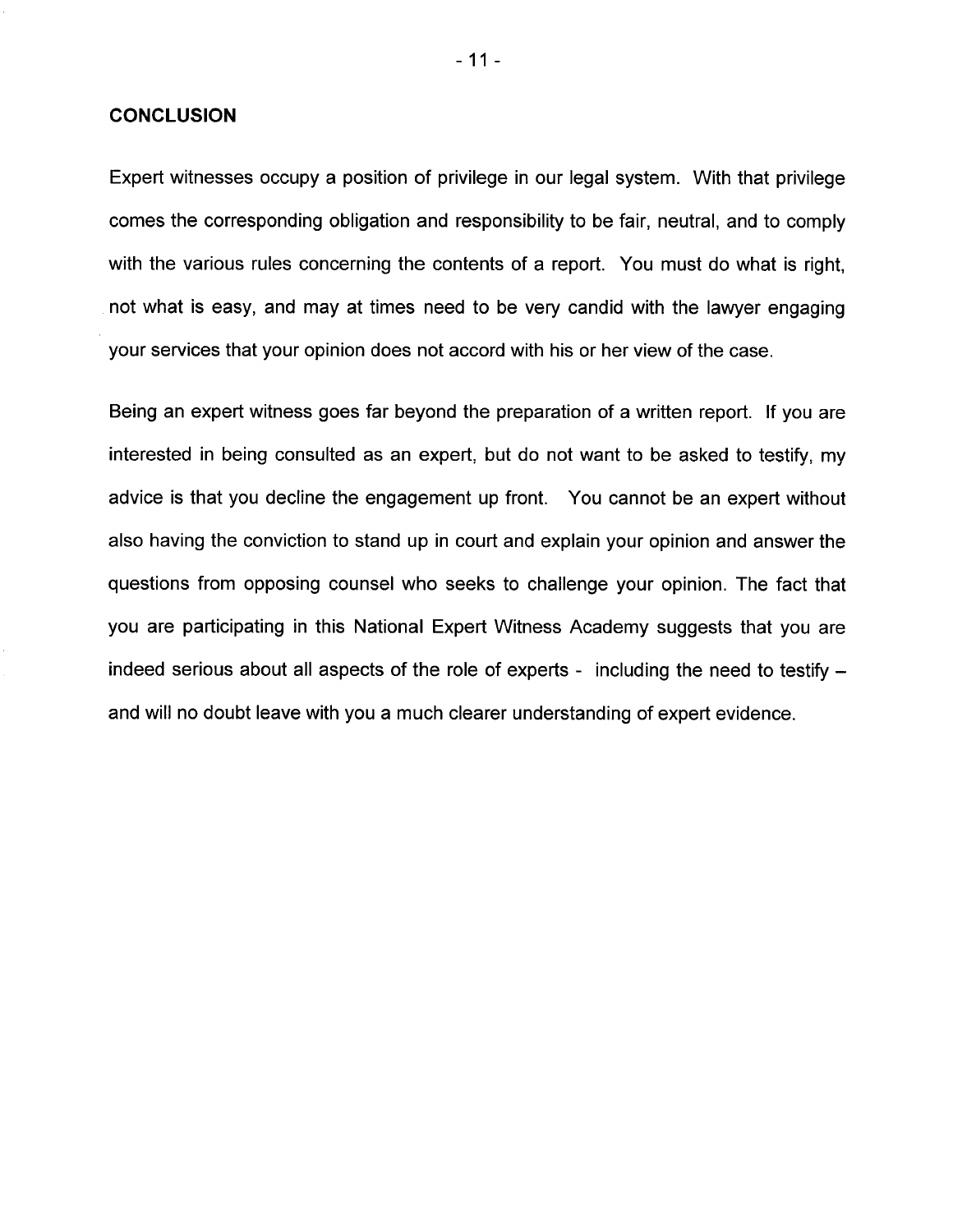#### FORM 53

#### Courts of Justice Act

#### ACKNOWLEDGMENT OF EXPERT'S DUTY

#### (General heading)

#### ACKNOWLEDGMENT OF EXPERT'S DUTY

- 1. My name is (name). live at (city), in the (province/state) of (name of province and province of province and province state).
- 2. have been engaged by or on behalf of (name of party to provide evidence in relation to the above-noted court proceeding.

3. I acknowledge that it is my duty to provide evidence in relation to this proceeding as follows:

(a) to provide opinion evidence that is fair, objective and non-partisan;

- (b) to provide opinion evidence that is related only to matters that are within my area of expertise; and
- (c) to provide such additional assistance as the court may reasonably require, to determine a matter in issue.
- 4. I acknowledge that the duty referred to above prevails over any obligation which I may owe to any party by whom or on whose behalf I am engaged.

Signature

NOTE: This form must be attached to any report signed by the expert and provided for the purposes of subrule 53.03(1) or (2) of the Rules of Civil Procedure.

RCP-E 53 (November 1, 2008)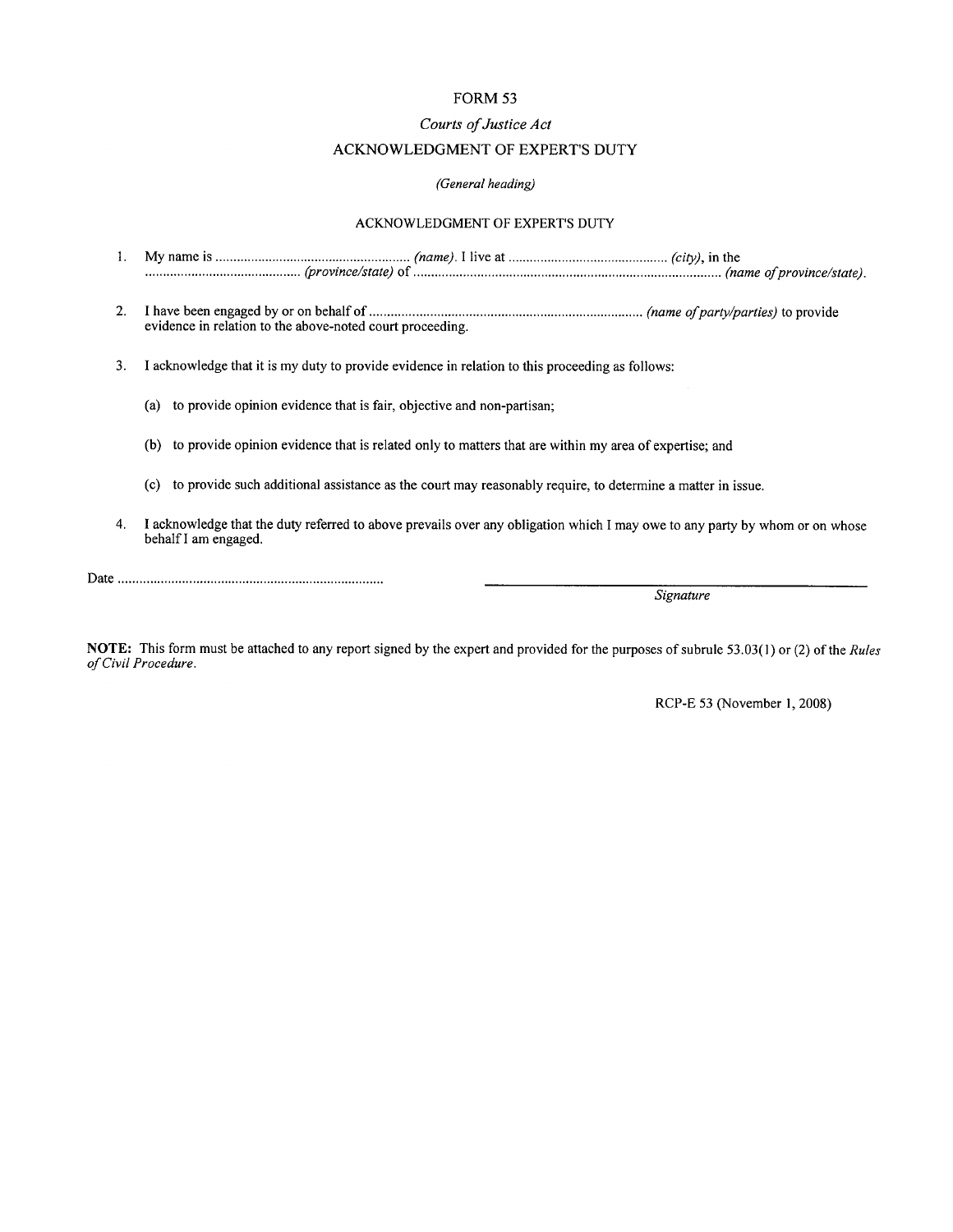# EXPERT REPORT CHECKLIST

# - AMENDED RULES OF CIVIL PROCEDURE

## IDENTIFICATION

- Name:
- Address:
- Area of Expertise:

# QUALIFICATIONS IN AREA OF EXPERTISE

• Education, Employment, Expertise:

(or attach Curriculum Vitae)

Intended Area of Expertise:  $\bullet$ 

# INSTRUCTIONS PROVIDED TO EXPERT

• Summarize the request made of the expert: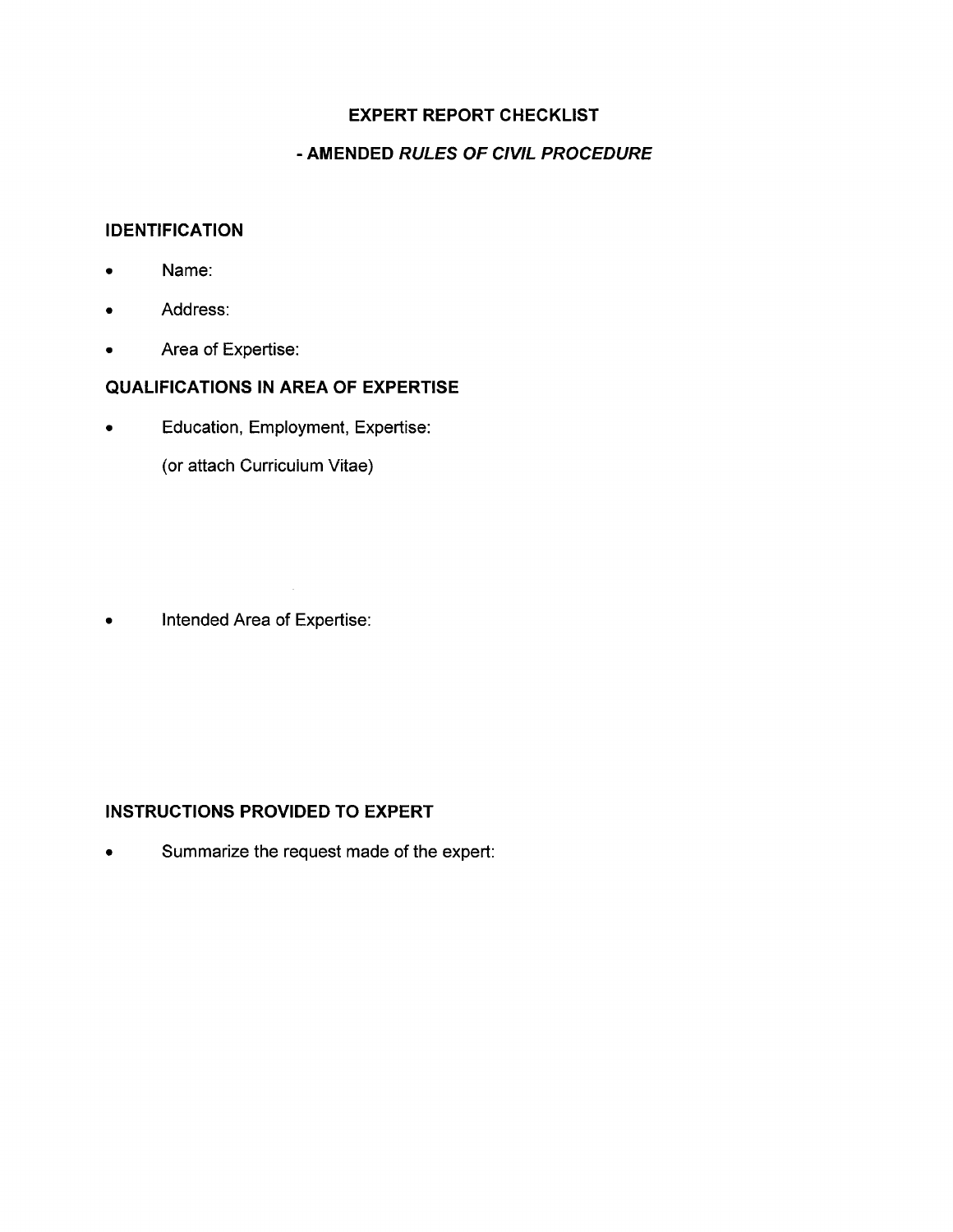Identify the nature of the opinion being sought and each issue in the proceeding to which  $\bullet$ the opinion relates:

# EXPERT'S FOUNDATION FOR OPINION

• List every document which was considered and relied upon:

Provide a summary of the relevant factual assumptions made or given to the expert:  $\bullet$ 

• Describe any relevant research which the expert considered: